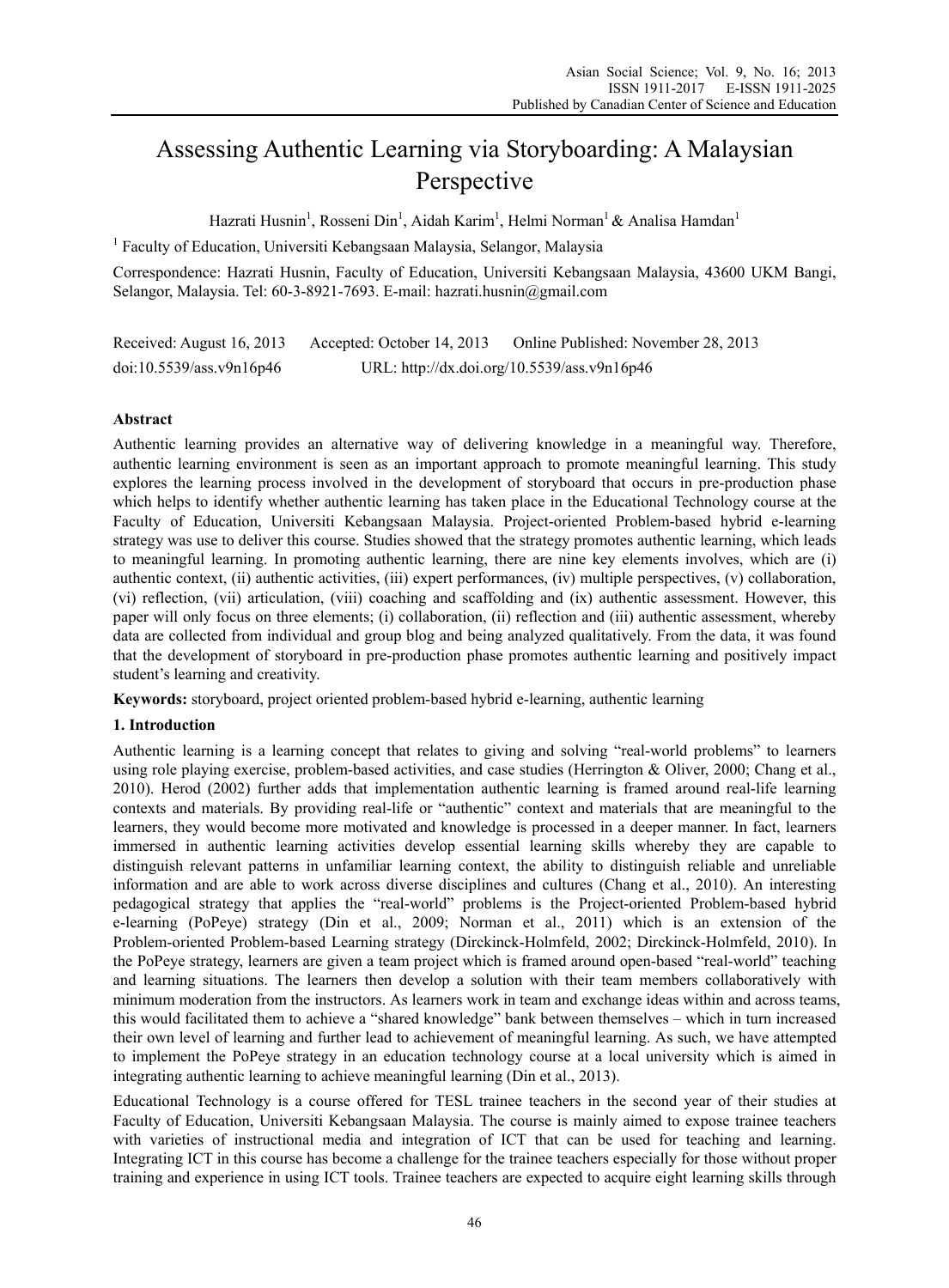this course; i) knowledge, ii) practical skills, iii) critical thinking, iv) lifelong learning, v) communication, vi) social responsibility, vii) ethics, autonomy  $\&$  professionalism, and viii) managerial and/or entrepreneurship skills. In delivering the course, learning-by-doing approach is seen as an ideal approach in order to achieve what the trainee teachers are expected to acquire throughout this course. It is believed that the trainee teachers are motivated by solving real-world problems rather than learning through the traditional way. To extend this approach, Project-oriented Problem-based hybrid e-learning (PoPeye) was chosen as a strategy to deliver this course, as it covers the five characteristic of meaningful learning (Din et al., 2013). Through PoPeye strategy, trainee teachers were given a group project to produce a video. The video production project consists of several phases which each group need to undergo. One of the phases is the "pre-production" phase that involves storyboard development. Through this approach it will help to promote authentic learning, which leads to meaningful learning. In promoting authentic learning as opposed to creating meaningful learning, there are nine keys of element that need to be considered in providing or creating such learning environment which are (i) authentic context, (ii) authentic activities, (iii) expert performances, (iv) multiple perspectives, (v) collaboration, (vi) reflection, (vii) articulation, (viii) coaching and scaffolding and (ix) authentic assessment (Herrington & Oliver, 2000).

In order to learn meaningfully, trainee teachers must be wilfully engaged in a meaningful task whereby the task that the trainee teachers pursue should engage active, constructive, intentional, authentic, and cooperative activities (Jonassen et al., 2008). Therefore, the trainee teachers that involve in this particular research were given more opportunity to engage and experience task that occurs in real-world video production in completing their task. The tasks include having a final video showcase besides preparing posters and brochures to promote their videos to the audience at the end of the course. Besides that, such tasks were also shown from storyboarding activity in pre-production phase, which is the primary focus of this paper. The trainee teachers were given tools to develop storyboard and script with less guidance from the instructor. Through storyboarding, it provides them with more choice of how learning should occur and makes learning becomes more engaging.



Figure 1. Five characteristics of meaningful learning

This paper will explore the learning process involved in pre-production phase of the course particularly in storyboarding activity. The exploration will help to identify if authentic learning has taken place in Educational Technology course at the Faculty of Education, Universiti Kebangsaan Malaysia. The course was tailored specifically to cater various learning style possessed by the trainee teachers in the Teaching of English as a Second Language (TESL) program. They are the second year trainee teachers who registered for Educational Technology course to fulfil the second year requirement for the program in Faculty of Education, Universiti Kebangsaan Malaysia.

#### **2. Method**

There are 32 TESL trainee teachers who are the respondent for this research and registered for the Educational Technology course in the year of 2012 session. The instructors for this study involved three educational technology lecturers and five postgraduate students. The trainee teachers were divided into groups of five to six people per group and were freely allowed to choose any topic for their video project. They were given less guidance on the pre-production process by the instructors and various media has been used as a medium of communication between the trainee teachers and instructors as well as to deliver some basic knowledge on pre-production process. Such media includes Facebook group, blog and videos on YouTube channel. Based on the resources, each group were required to develop a storyboard and script for their video project, and later on write reflections on what they have learnt during the activity.

Data was collected from the trainee teachers' reflection blog, both individual and group project and were analyzed to understand the pattern on how the learning occurred and to identify whether authentic learning has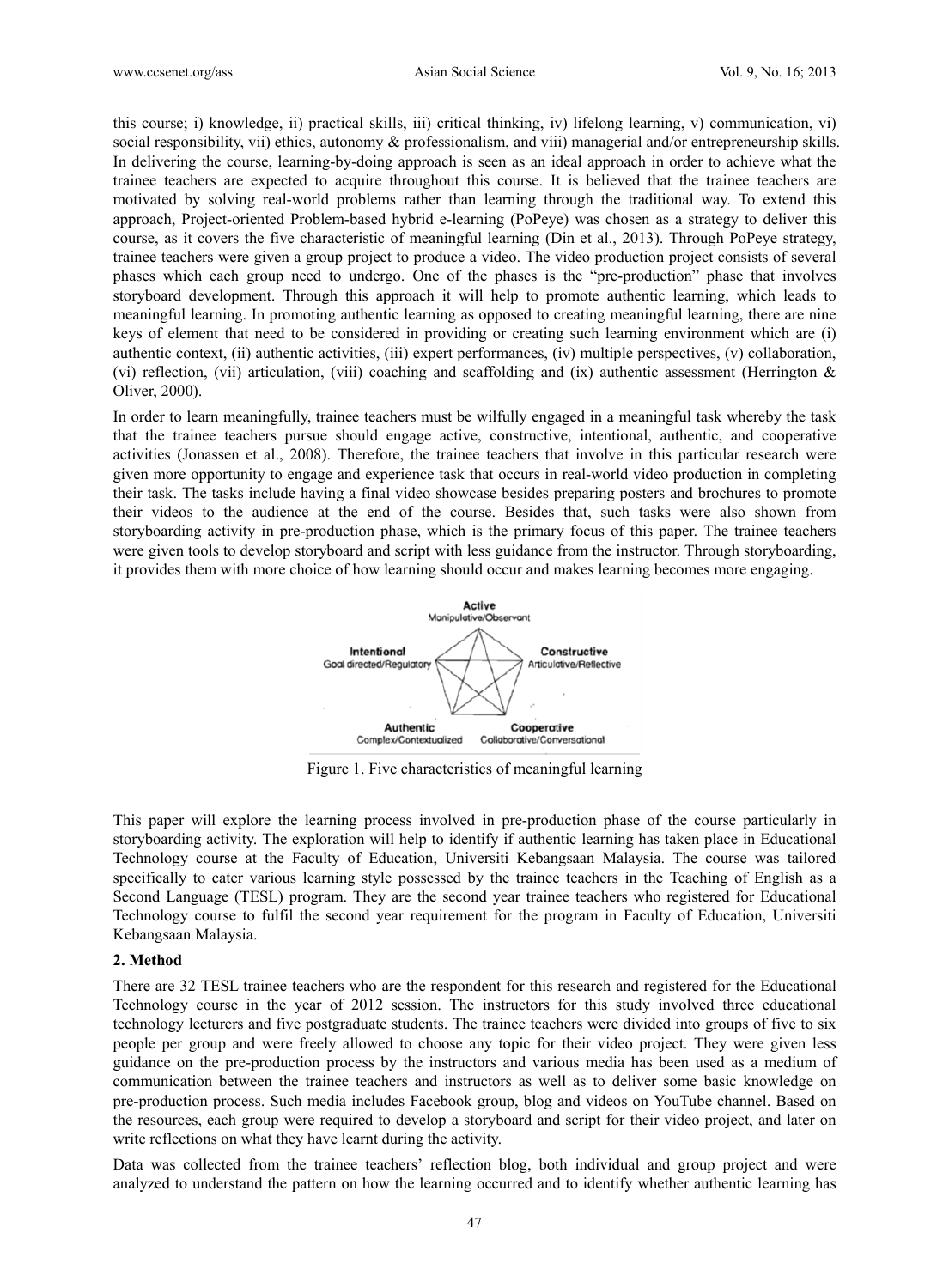taken place in the learning environment (Din et al., 2013). For the aim of this study, the data from the blog were grouped in themes based on; (i) collaboration, (ii) reflection and (iii) authentic assessment. For collaboration, Herrington and Oliver (2000) mentioned that learning environment should support collaborative construction of knowledge by addressing task to pairs or small groups rather than individual. For reflection, they mentioned that learning environment should promote reflection by providing opportunities for learners to collaboratively compare their work with others in order to enable reflection within aware attention. On the other hand, Herrington and Oliver (2000) address authentic assessment as providing assessment of learning in the assigned task that allow the students to collaboratively craft, polished, performances or products through significant student time and effort.

#### **3. Results and Discussions**

The main goal of video project in this course is to expose the trainee teachers to the productions of instructional media materials that can be used as a teaching aid in future. The intention was to expose the trainee teachers on how to deliver message effectively to the audience. Prior knowledge on video production as well as complex tasks that they need to accomplish along the production process has become a constraint for them. Therefore, the problem-oriented project-based hybrid e-learning (PoPeye) strategy (Din et al., 2013) was chosen as a strategy to cater the learning gap that exists in order to create an authentic learning environment. Each group will have to go through three phases of video production, and one of them is pre-production phase which is the primary focus of this paper. In pre-production phase, trainee teachers were required to develop a storyboard. Storyboard is a low-fidelity prototyping technique that is normally implemented at the beginning of pre-production phase and also works as a brainstorming tool in generating ideas. Trainee teachers were provided with tools such as mounting board, colour papers, clays and colour markers for storyboarding. They were required to brainstorm and come out with a creative storyline of their final video project.

This study investigated whether authentic learning has taken place in the learning environment by focusing into three elements; (i) collaboration, (ii) authentic assessment and (iii) reflection. From the findings, working collaboratively in a group has actually created a positive learning environment. Most of the trainee teachers were able to generate ideas and come out with a fresh masterpiece storyline as what has been expected from them within the time given. Flexibility in allowing the trainee teachers to choose their own theme also helped developed creativity along the pre-production process. At the end of the activity, each group presented their storyboard to the class. At that moment, each group had the opportunity to assess their peers besides the instructor. Through peer review, it provides a real-life assessment which leads them to become an effective and confident presenter with acquired knowledge, besides adding on more ideas to their final video project. The presentation and peers review is seen as a good practice to prepare them to become a teacher in future. Through individual and group blog reflection, it was found that the trainee teachers engaged with the authentic activities and was able to reflect meaningfully on what they had acquired from the storyboard activities both individually or as a group. Such learning experience reflects "real-world" context as it gives the trainee teachers the idea of being in a "real-world" video production team, which resembles the meaning of authentic learning (Lombardi, 2007). Trainee teachers had the opportunity to immerse in the learning environment and were able to develop skills and new experience as a new video production member.

This study contributed to the body of knowledge about achieving authentic learning, by identifying themes related to attributes of authentic learning that can be achieved using technology in the process of teaching and learning. The data taken from both individual blog and group blog (Din et al. 2013) were being extracted based on the identified three themes as in Table 1.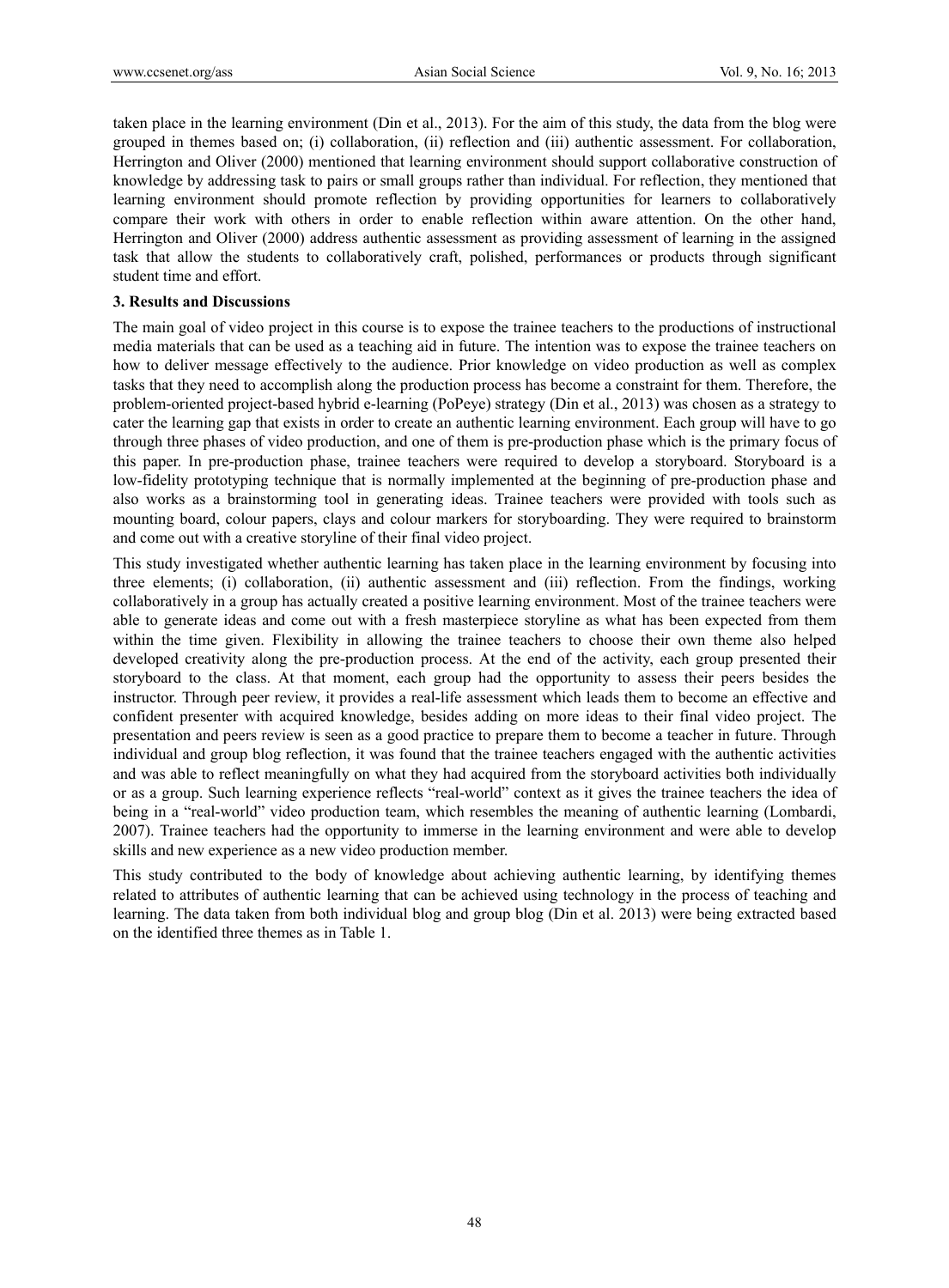|  |  |  |  |  |  |  |  |  |  | Table 1. Excerpts and themes extracted to identify collaboration, reflection and authentic assessment |  |
|--|--|--|--|--|--|--|--|--|--|-------------------------------------------------------------------------------------------------------|--|
|--|--|--|--|--|--|--|--|--|--|-------------------------------------------------------------------------------------------------------|--|

| <b>Excerpt from blog</b>                                                                                                                                                                                                                                                                                                                                                                             | Theme:<br>Collaboration | Theme:<br>Reflection | Theme:<br>Authentic<br>Assessment |
|------------------------------------------------------------------------------------------------------------------------------------------------------------------------------------------------------------------------------------------------------------------------------------------------------------------------------------------------------------------------------------------------------|-------------------------|----------------------|-----------------------------------|
| Thankfully, we don't have any problems in creating the storyboard because I am<br>so relieved when all my group members are sharing their brilliant ideas and<br>thoughts to make sure our storyboard are satisfying everyone                                                                                                                                                                        | $\sqrt{ }$              |                      |                                   |
| The most important is, the messages are reachable to other peoples.                                                                                                                                                                                                                                                                                                                                  |                         | $\prime$             |                                   |
| We are enjoying the moment in class and I am happy to create objects from<br>plastisin like making the earth, cars, trees, human expressions and the sun.                                                                                                                                                                                                                                            |                         |                      |                                   |
| Here, all of us are able to generate our creativity                                                                                                                                                                                                                                                                                                                                                  | $\prime$                |                      |                                   |
| or otherwise to contribute in making our storyboard is interesting and nice to see<br>and read.                                                                                                                                                                                                                                                                                                      |                         |                      |                                   |
| By the way, each of groups needs to present their storyboard in the front of the<br>class and I found all the storyboards carrying their own themes and messages.                                                                                                                                                                                                                                    |                         |                      |                                   |
| We were to do a story board. And honestly, I have no idea what a story board was.<br>This week, Instructor 1 provided us with a board, sticky notes, plastisin, and<br>markers, just to help us with our story-board-making. It was somewhat cute seeing<br>degree students playing joyfully with plasticine, drawing out their imagination,<br>and not limiting them to just theories on books.     |                         |                      |                                   |
| Every group create their storyboard using their own creativity.                                                                                                                                                                                                                                                                                                                                      |                         |                      |                                   |
| After that, we present it in front of our classmates. Everybody did the same. It is a<br>brief description about our story in video production. Every group's presentation<br>was so nice to see. Every group had their own method to represent their ideas.                                                                                                                                         |                         |                      |                                   |
| A piece of cardboard, a few pieces of colour paper, marker pen, plasticine and<br>other mini-props. This is the most exciting, chaotic, brainstorming situation of our<br>class, not only for my group but all. ehehe. I can see different group with different<br>creative idea.                                                                                                                    |                         | I                    |                                   |
| While we are doing the storyboard, Instructor 1, Inatructor 2 and Instructor 3<br>monitor, guide and answer all questions that everyone asked. Today's class is very<br>enjoyable and full with ideas and colours.                                                                                                                                                                                   |                         | 1                    |                                   |
| I was sooooooo happy with the yesterday's lecture. Everyone feels so exciting and<br>satisfied with their work.                                                                                                                                                                                                                                                                                      |                         |                      |                                   |
| TESL students are REALLY REALLY REALLY creative.                                                                                                                                                                                                                                                                                                                                                     |                         | 1                    |                                   |
| YES. We lovee, adoree the task. I am able to have such a fun moment with all my<br>classmates as they have a VERY CREATIVE imagination                                                                                                                                                                                                                                                               |                         | $\overline{I}$       |                                   |
| This week's meeting session is one of the most remarkable so far. In fact, this<br>session even changed our storyline. Originally we were planning to create a video<br>showing what we had in the past that these generations didn't got the chance to<br>have a feel of it. But I changed the plan last minute by making everyone agreed<br>that we will do something that is related to attitude. | $\sqrt{ }$              |                      |                                   |
| Because I believe that small thing like plastisin and colourful markers (which<br>during my time, if anyone has it then that person is so cool and amazing) makes us<br>appreciate more on things.                                                                                                                                                                                                   |                         |                      |                                   |
| Everybody is very excited as they can let their creativity out of themselves. We<br>have so much FUN while doing this.                                                                                                                                                                                                                                                                               |                         |                      |                                   |
| During this time, it gives us the oppurtunity to show our own ideas in our video<br>project. It enhance or communication skills as well                                                                                                                                                                                                                                                              |                         |                      |                                   |
| It is quite fun actually since all of us are not only completing the story board, but<br>we also managed to discussed our videos and everything.                                                                                                                                                                                                                                                     |                         |                      |                                   |
| This is such a great experienced for me since this is my the first time in my life<br>that I am managed to make a complete story board, and of course with the helps<br>from all of my family members.                                                                                                                                                                                               | $\sqrt{ }$              |                      |                                   |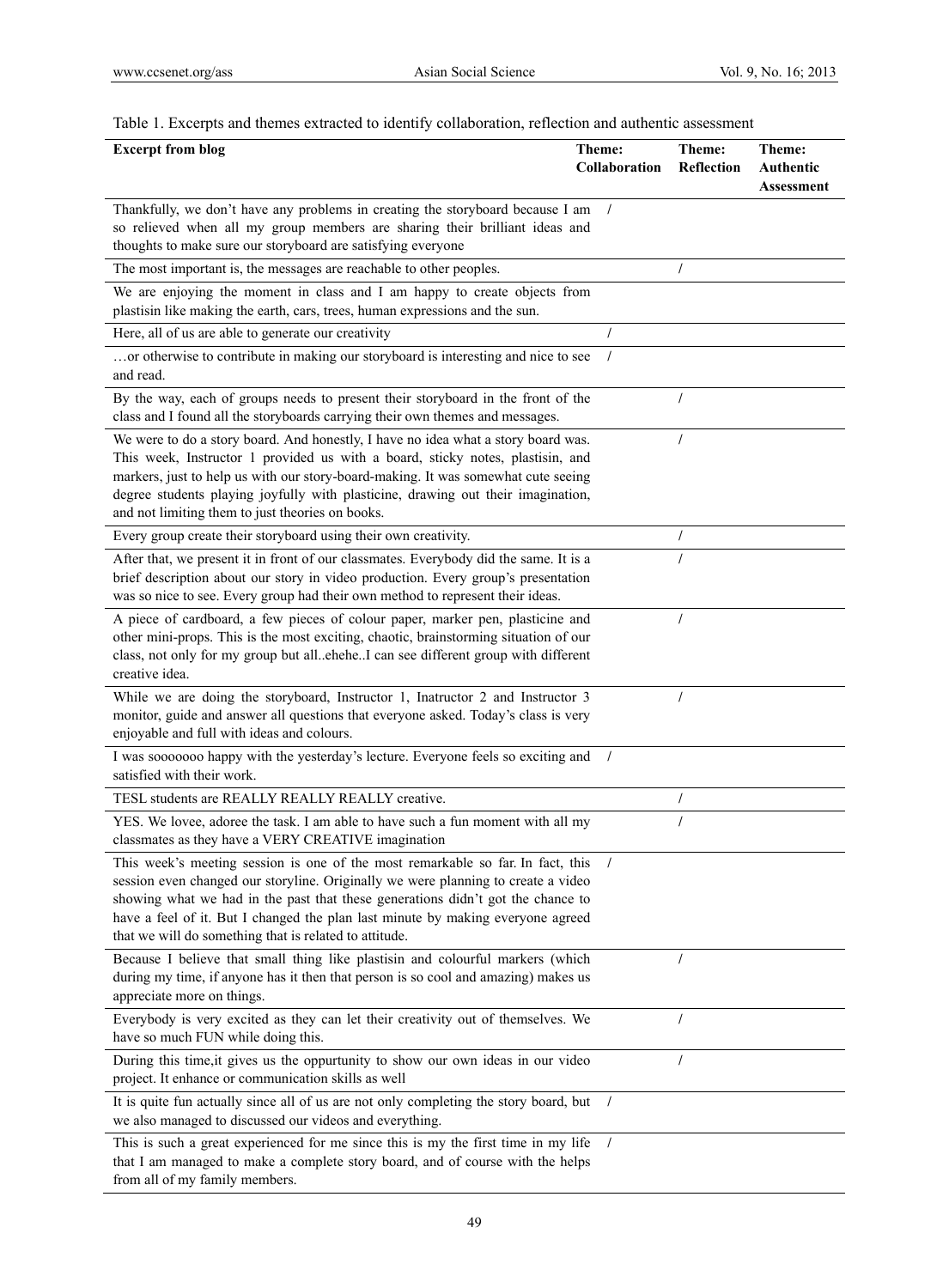| <b>Excerpt from blog</b>                                                                                                                                                                                                              | Theme:<br>Collaboration | Theme:<br>Reflection | Theme:<br>Authentic<br><b>Assessment</b> |
|---------------------------------------------------------------------------------------------------------------------------------------------------------------------------------------------------------------------------------------|-------------------------|----------------------|------------------------------------------|
| As discussion over, we started to do our storyboard in 3D version. "With the Use<br>Innovation Management (UIM) tools, the process of creating a storyboard became<br>easier. We have a clearer view of what actually we want to do." |                         |                      |                                          |
| Week 3 was the week that full of excitement, meaningful and really tested our<br>creativity.                                                                                                                                          |                         |                      |                                          |
| The whole class were very excited to start doing the storyboard. Instructor 3 gave<br>us freedom in doing the storyboard. Then, we need to present it at the front.                                                                   |                         |                      | $\overline{1}$                           |
| With the Use Innovation Management (UIM) tools, the process of creating a<br>storyboard became easier. We have a clearer view of what actually we want to do.                                                                         |                         |                      |                                          |
| The storyboarding process was really a great time. Every group used the maximum<br>creativity to create a desired video.                                                                                                              |                         |                      |                                          |
| The class was soooo not stressful compared to other classes. When we were trying<br>to get the storyboard done, each and one of us gave full commitment and that is<br>why we finished early!                                         |                         |                      |                                          |
| The storyboarding process was really enjoyable. We had fun with our colleagues<br>as well as with those childish stuff.                                                                                                               |                         | 1                    |                                          |
| I'm sooOOO excited to play the plasticine. we enjoy ourselves doing the<br>storyboard together.                                                                                                                                       |                         |                      |                                          |
| We generate ideas together in order to decorate and beautify our storyboard.                                                                                                                                                          |                         |                      |                                          |
| Storyboard helps us to be creative in our thinking as well as to guide us in the right<br>track of delivering messages to people.                                                                                                     |                         |                      |                                          |
| I know this week's class is going to be amazing. I am an Art lover so I personally<br>love crafts and all. We got clay actually! Mind you this is seriously interesting.                                                              |                         |                      |                                          |
| We get so much information about video making and the most importantly, we<br>already have a clear plan for this video-making                                                                                                         |                         |                      |                                          |
| I found all the storyboards carrying their own themes and messages                                                                                                                                                                    |                         |                      |                                          |
| In this class, we do not really feel burdened or bore because there will be new<br>things and new activity for us to do about technology.                                                                                             |                         |                      |                                          |
| This is the most exciting, chaotic, brainstorming situation of our class, not only for<br>my group but all. ehehe. I can see different group with different creative idea.                                                            |                         |                      |                                          |
| Storyboard helps us to be creative in our thinking as well as to guide us in the right<br>track of delivering messages to people.                                                                                                     |                         |                      |                                          |
| the role of visual aids in teaching where i discovered that it helps a lot in teaching<br>process where i can use this aid enhance my ability in explaining something in<br>detail in the classroom                                   |                         |                      |                                          |
| I think, we explained our storyboard well                                                                                                                                                                                             |                         | $\prime$             |                                          |
| While presenting the storyboard, my team mates and I need to deliver what                                                                                                                                                             |                         |                      |                                          |
| actually we want to do. I must make my classmates, Ummi and the facilitators                                                                                                                                                          |                         |                      |                                          |
| confident and get the idea for our project, because if we don't have the confidence,<br>the presentation will not be effective                                                                                                        |                         |                      |                                          |
| ALHAMDULILLAH, this course also have helped me in improving my                                                                                                                                                                        |                         |                      |                                          |
| communication skills, I learned to communicate better, not only with my friends,<br>lecturers and also with the public                                                                                                                |                         |                      |                                          |
| After we finished decorate our board, we need to present it at the front. Everyone<br>feels so exciting and satisfied with their work.                                                                                                |                         |                      |                                          |

From the findings, it was also found that tangible objects help the trainee teachers in visualizing ideas rather than imagining them. With the support of storyboarding, trainee teachers were able to generate ideas and come out with a various type of storyboard. There were groups that produce a storyboard in a storyline format, as what is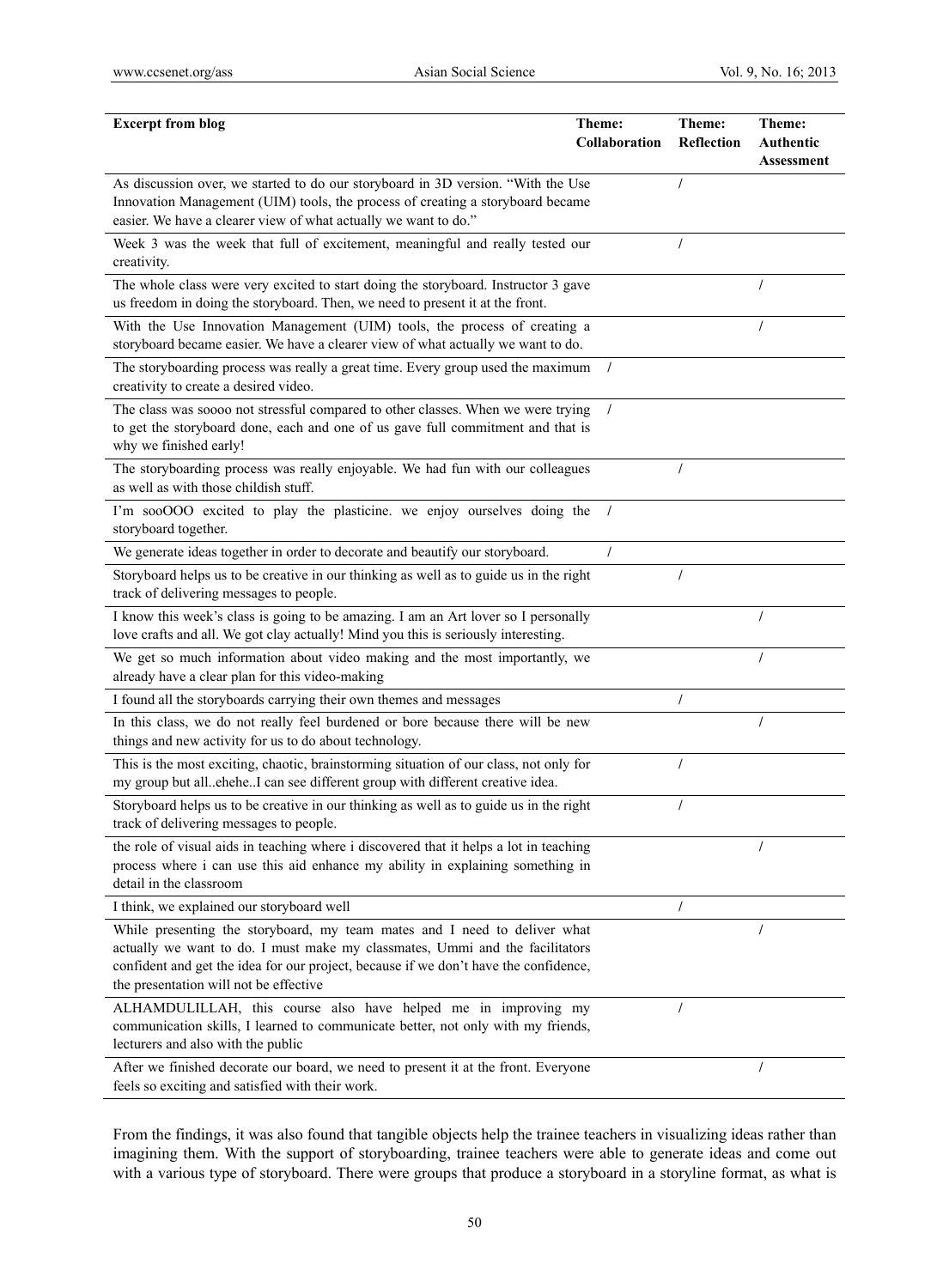expected by the instructors. Figure 2 shows the example of storyboard in a storyline format. There were also groups that produced storyboard in a content-mapping format as in Figure 3. In this form, it was found that storyboard helps to visualize ideas besides showing the plot from the storyline. Besides storyline and content-mapping format, there were group who views storyboard in 3D perspective and visualize ideas in a "helicopter view" as in Figure 4. Therefore, besides knowing that storyboard helps to promote authentic learning as extracted from the reflection blog, it was also found that storyboard activity can be used as a great brainstorming tool that helps trainee teachers to generate and visualize varieties of ideas in an effective way.



Figure 2. Storyboarding in a storyline format



Figure 3. Storyboarding in a content-mapping format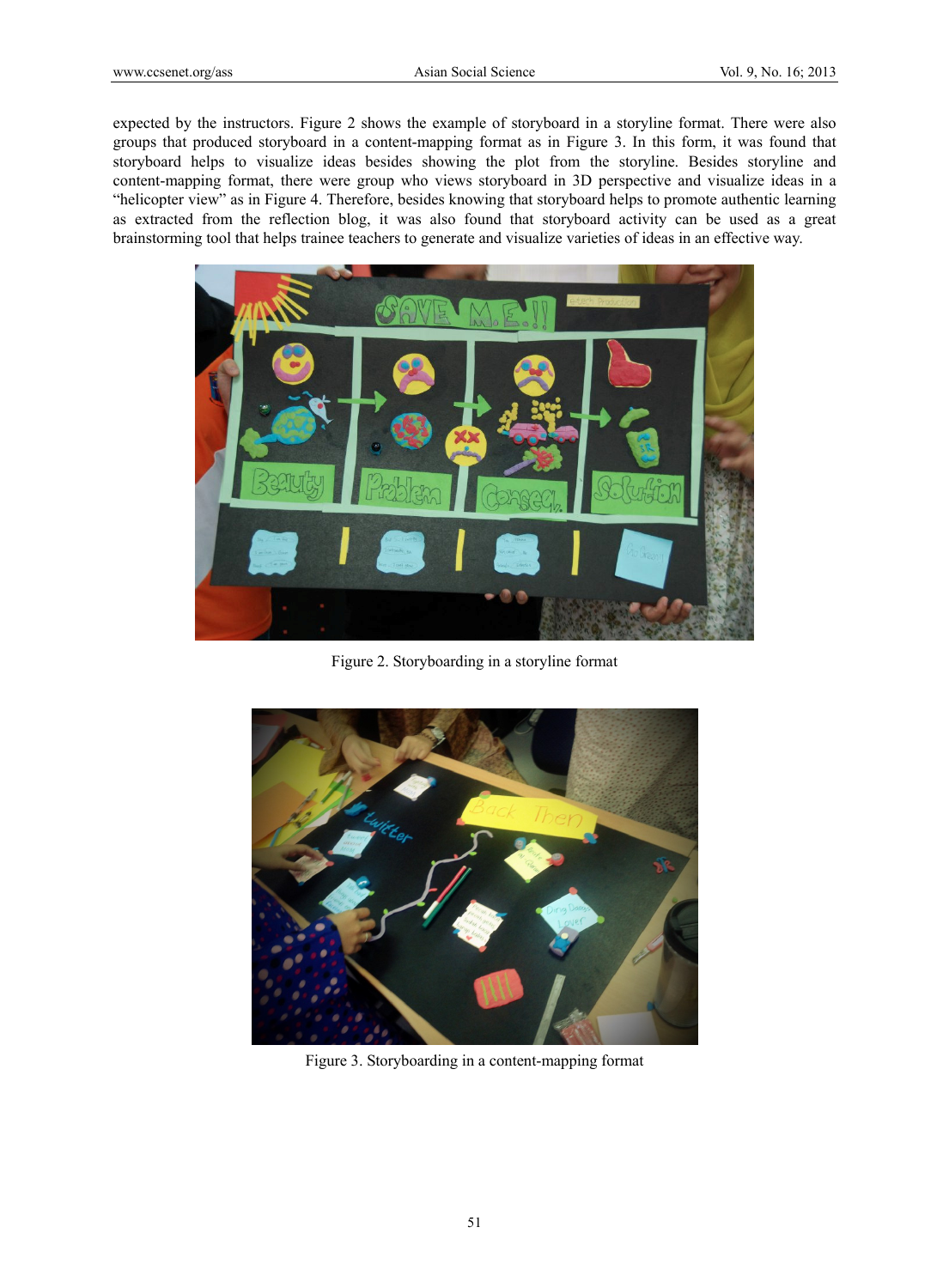

Figure 4. Storyboarding in a 3D perspective view

#### **4. Conclusion**

This study explores how the development of storyboard works as an authentic activity in promoting authentic learning. From the qualitative data gathered from individual and group reflection blog, the approach applied in the teaching and learning throughout the course has created a positive learning environment and indirectly creates meaningful learning among the trainee teachers. Through the development of storyboard activity, it provides the opportunity for them to work collaboratively, reflect on what they have learnt from the activity as well as being able to produce and present a creative product within time given through assessment of learning in storyboard activity. They learn better from the "real-world" experience as if working in an actual video production team, rather than lecture and tutorial alone. Since this study focuses on three elements out of nine elements that are required in order promoting authentic learning, therefore a more focused research can be done to identify what are the activities that suit the other elements; (i) authentic context, (ii) authentic activities, (iii) expert performances, (iv) multiple perspectives, (v) articulation and (vi) coaching and scaffolding. It is hope that more authentic activities can be designed and planned out to replace existing conventional teaching and learning method in order to create meaningful learning and makes learning more interesting.

#### **Acknowledgements**

Our deepest appreciation goes to the Universiti Kebangsaan Malaysia for funding this project under the university research grant PTS-2012-100 and FRGS/1/2013/SS109/UKM/02/5.

#### **References**

Chang, C. W., Lee, J. H., Wang, C. Y., & Chen, G. D. (2010). Improving the Authentic Learning Experience by Integrating Robots into the Mixed-Reality Environment. *Computers & Education, 55*(4), 1572-1578. http://dx.doi.org/10.1016/j.compedu.2010.06.023